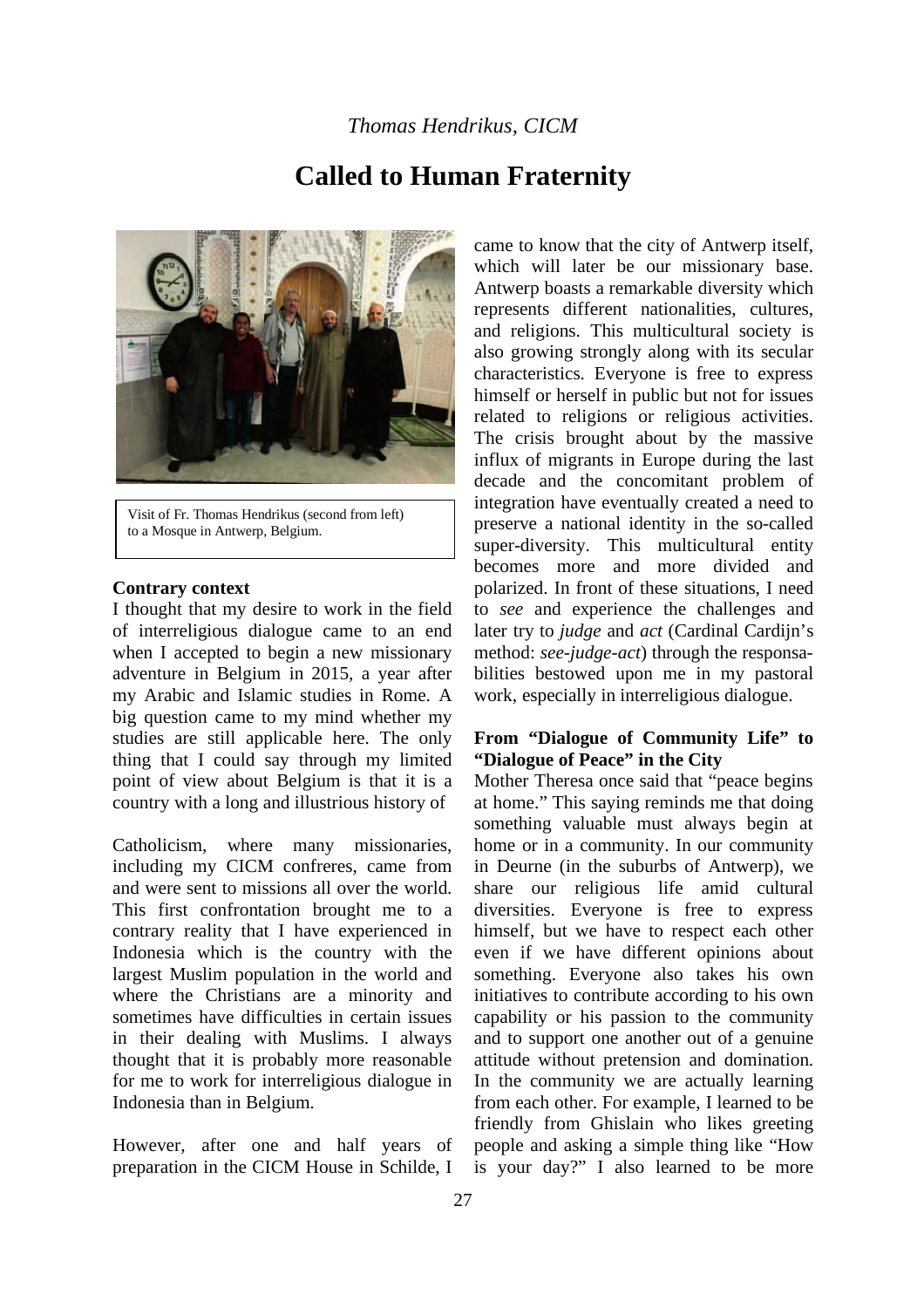flexible and available like Fabio who easily adapts to all new situations and conditions around him. Moreover, we are learning authentically to be ourselves in spite of our differences. This *modus vivendi* certainly makes our community more solid and dynamic. Strikingly, it is recognized by people around us who are very curious to know about our community.

This good reputation of our presence in Deurne is seen by Msgr Johan Bonny, Bishop of Antwerp, as another sign of hope for the birth of a new pastoral unity. However, the bishop has warned us that our pastoral work will not be easy for us, especially when we have to deal with local Flemish people. Nonetheless, he gave us his full trust as well as the freedom to find our own way in doing missionary work in Deurne by the witness of our community life among the people, animating them to work together with all basic communities and organizations, and with those adherents of different religions present in our pastoral area. I then focused on my missionary desire to work for interreligious dialogue.

On the one hand, the first reaction to my proposal was very positive. It came from Bart Paepen, the Episcopal Vicar, who was eager to have a project on promoting peace in the city with the Muslims on the level of his vicariate. He recommended me for this kind of work. The preference to work with Muslims has its reasons. The number of Muslim communities in Antwerp is steadily growing every year coupled with the problem of Islamophobia after the suicide bombings in Brussels in 2016. From the beginning, Bart said to me that we would restart this new initiative from zero because there has been no commitment to work for interreligious dialogue with Muslims in the diocese of Antwerp for quite a long time.

On the other hand, I knew that there are many obstacles to start with. First of all, my command of the Dutch language was not yet sufficient. Secondly, I did not know any person who had been long involved in interreligious dialogue. Thirdly, pluralism could create tensions and would make people

live in their respective cultural ghettos if integration did not succeed. To overcome these obstacles, I needed to be determined to do it out of love and believed that there would always be a way to solve every problem.

## **Think Globally, Act Locally**

In the era globalization and the advent of social media, we should know a common principle: "think globally, act locally." This principle has helped me to carry on my new missionary adventure in Antwerp. According to a survey made in 2019, Antwerp has at least seventy-five (75) Muslim communities, more than in any other city in the entire region of Flanders. We can also find all kinds of Muslims here in Antwerp. They belong to various traditions, namely Sunni, Shia, Ahmadiyyah, etc. They came from different countries, namely Morocco, Turkey, Pakistan, Senegal, Bosnia, Egypt, etc.

To visit and meet them in their respective communities is quite easier than to bring them together; it is a similar problem that I have with our basic communities in our Catholic pastoral unit. But for me it has been the only way as the first step of dialogue: making friends and visiting them as much as possible. And I started this task with my neighbors who belong to our pastoral unit. As a delegate of Belgian Bishops' conference for the relationship between

Muslims and Christians in Flanders (the Dutch-speaking part of Belgium), I did not need to handle these activities all alone around Flanders, because there are many experienced persons or other confreres who



Visit of Fr. Thomas to the Turkish Imam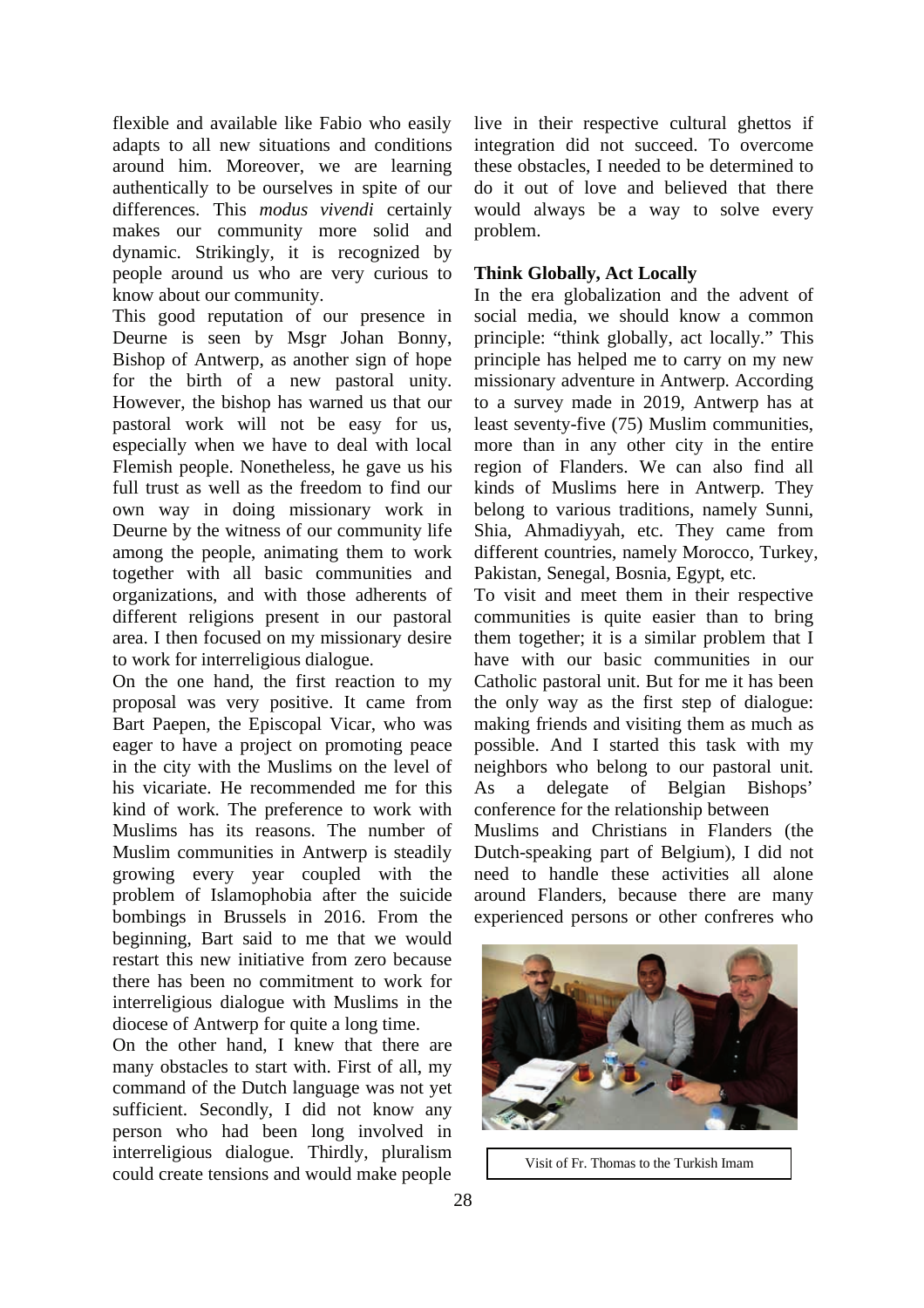have been already inspiring and animating people and communities in their place to build a good relationship with Muslims. Fortunately, they are present in almost every province and diocese in Flanders and I take every opportunity to visit them, share with them my own experiences, and learn from them on how they work and deal with similar problems. I am enriched by my regular contact with these people. I have come to know also that every place has its own unique context and the way of working is different from place to place. Despite the differences we are yet strongly connected by a common purpose to promote peace between the two religions (Islam and Christianity) in Belgium. At the same time, we are trying to give positive images of religion in general and avoid all the prejudices against any religion in the society at large. We also strengthen our networking in all Flanders by being in contact with nongovernmental organizations or NGO's in the country which share the same spirit, purpose and direction to work for interreligious dialogue, justice and peace; and also to promote cultural diversities. Some of these NGO's are Orbit, Pax Christi, Tau Franciscan, VOEM, ROMC, and Welzijnszorg.

With the same vision and mission, we also started to inspire and animate people in our Pastoral Unity of Saint Christopher (PUSC) in Deurne and Borgerhout *extra muros,* which consists of 14 parishes. There are four Muslim communities around the PUSC: three Moroccan and one Bosnian. In the beginning, it was very challenging and difficult to get in contact with them. I still remember that once I went to a Moroccan Muslim community with one of the colleagues from PUSC. He was shocked because at that time we were rejected and sent out of their mosque in an unfriendly way. This bad experience made me and my colleague a little bit discouraged. After trying all things, we have become aware that it would take time to win their trust. There was perhaps another serious issue which created a big problem for them and for us as

well, like the problem of language we used to communicate. Sometimes it was very difficult to start a good conversation and we just ended up in misunderstanding. My colleague later decided not to take another risk because of the previous experience of being rejected. I respect his decision but also remain hopeful that one day he can be ready enough to face all the risks in our missionary commitment for interreligious dialogue with the Muslims in our PUSC. As for myself, I accept all difficulties as a learning process not because I have to do that as a person incharge of interreligious dialogue in the vicariate of Antwerp, but first of all, as a missionary called to love our neighbors, especially those who are recognized as strangers and foreigners in our society. The experiences of being refused or rejected are something unwanted. However, as Christians we have faith in Jesus who had also a lot of experiences of rejection, even by his own people. He was not discouraged in such situation. He accepted and faced consistently with his never-ending love for people and for those who hated him, even until death on the cross.

### **Interreligious Dialogue as a Call to Human Fraternity**

We mentioned previously some anthropological, social and political challenges; and its opportunities in order to reach the Muslim communities and to build a genuine strong relationship of friendship with them in Antwerp. Working in interreligious dialogue brings me to another perspective to understand a biblical passage in the New Testament. In Rom 1:18-32, Paul describes the consequences of unbelief as manifested in the lifestyle of the Gentiles and his negative verdict against those who have failed to recognized God in his creation and fallen into idolatry and depravity. However, in Acts 17:22-34, Paul shows his positive attitude towards the Gentiles by praising their religious spirit and acknowledging the "unknown God" whom they revered.